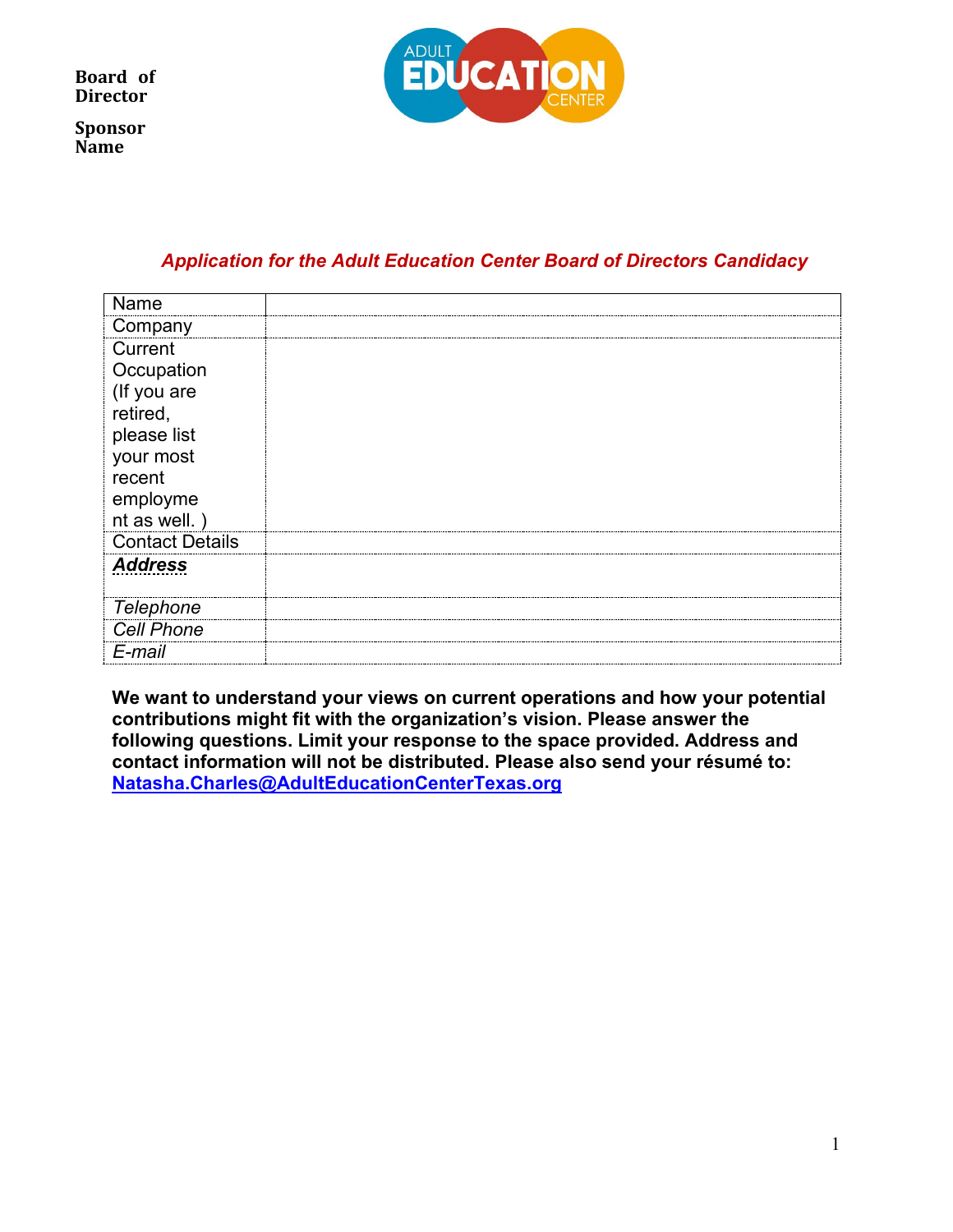

- 1. Please *briefly* describe your academic and professional background, and other relevant experience.
- 2. Describe your professional leadership strengths or areas of expertise that will enhance your contribution as a member of the Board of Directors.

- 3. What do you believe are the basic roles of a Member of the Board of Directors?
- 4. Are you currently related to any employees and or volunteers of the Adult Education Center?

5. Why do you seek a position as a Member of the Board of Directors at the Adult Education Center?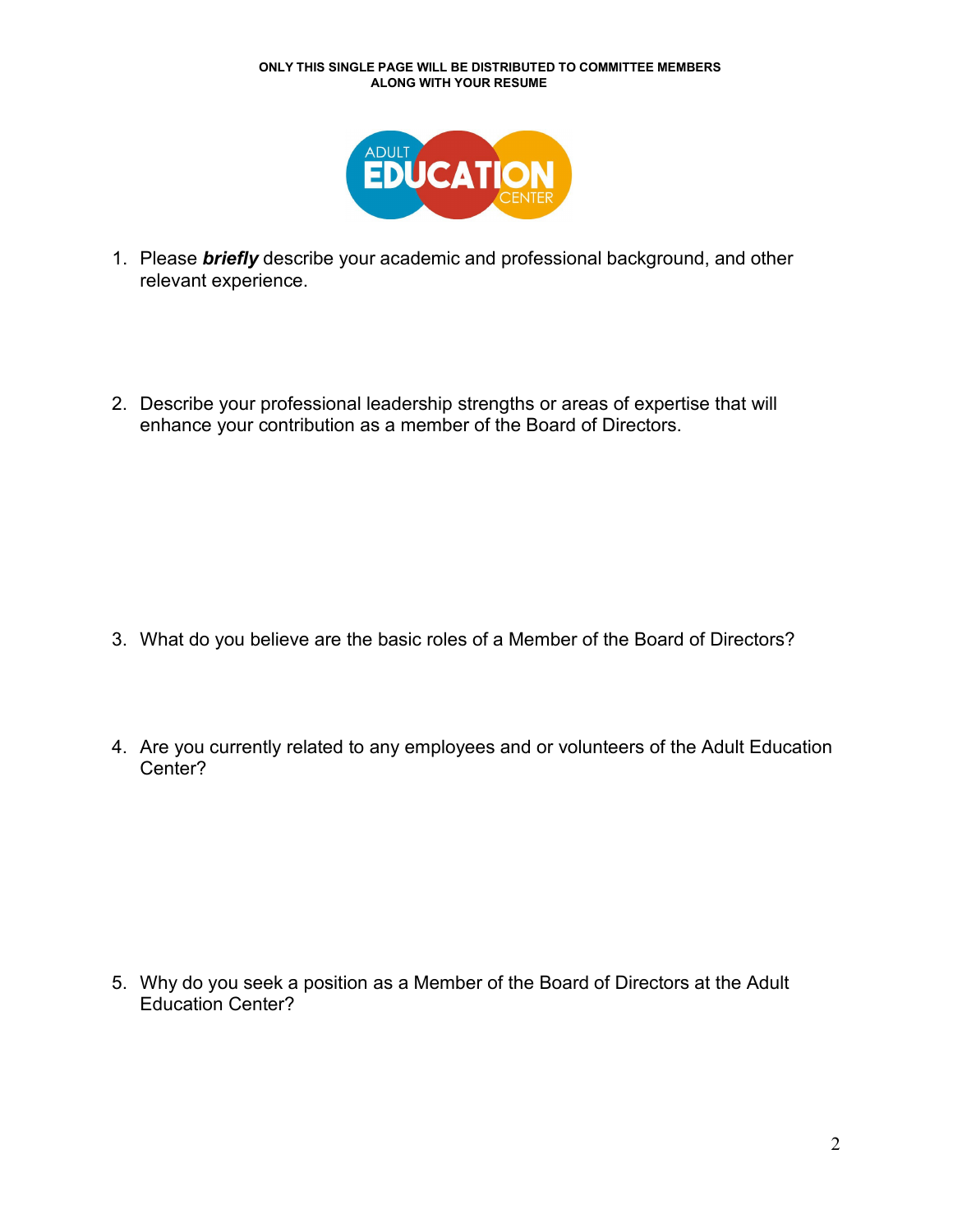

6. What do you believe to be the most important short- term (2 years) and long-term (5 years) goals for the Adult Education Center?

7. Are you currently serving as a volunteer or on a Board of Directors for another organization? If so,please list all organizations and your position/role.

8. Share any other information that you believe may be helpful to the nominating committee's consideration of your application.